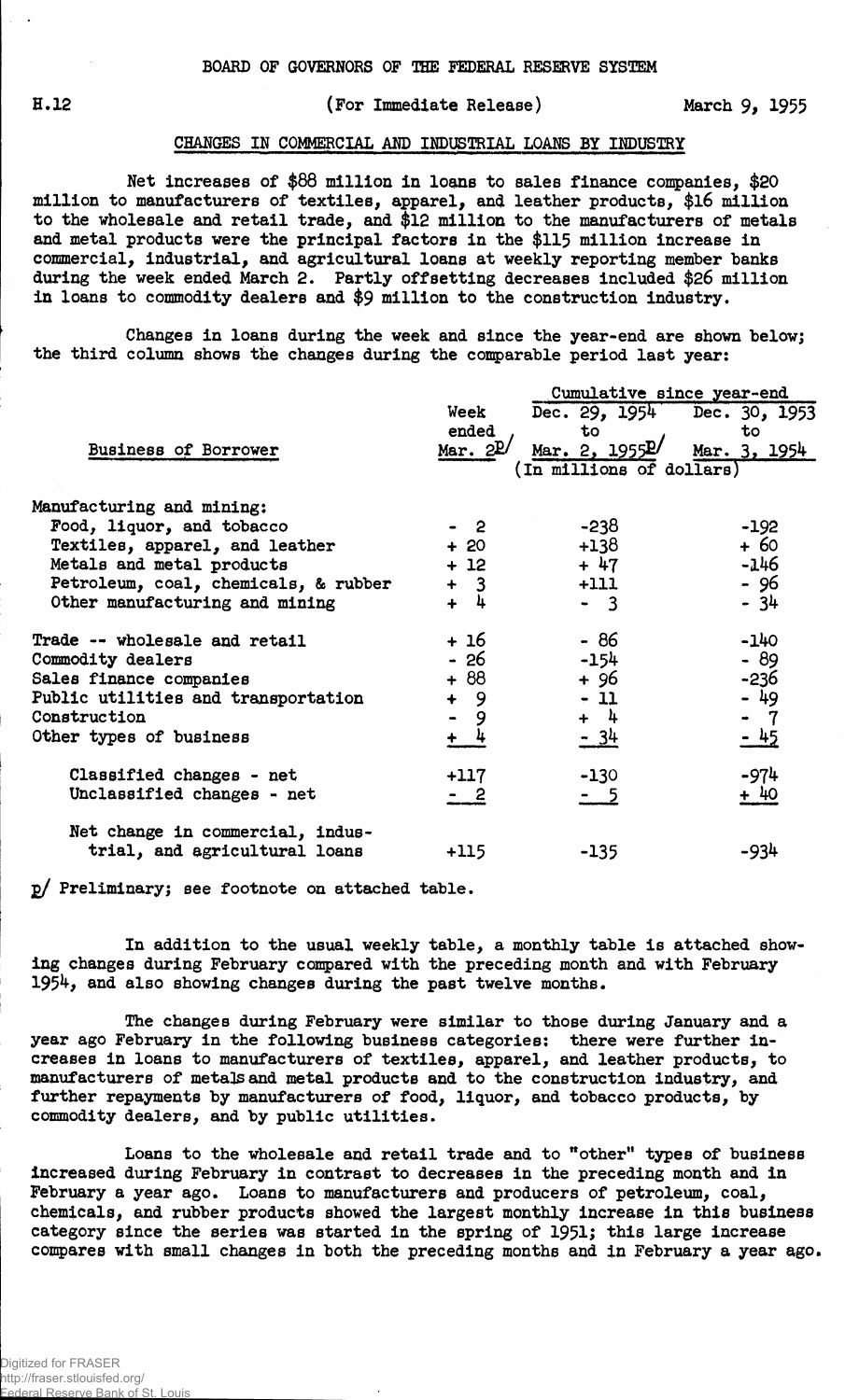$H.12(a)$ 

## CHANGES IN COMMERCIAL AND INDUSTRIAL LOANS OF A SAMPLE OF WEEKLY REPORTING MEMBER BANKS

BY INDUSTRY AND FEDERAL RESERVE DISTRICT,

WEEK ENDED WEDNESDAY, MARCH 2, 1955

| Business of Borrower                                                                                                                                      | All Dis-<br>tricts p/ Boston                                             |  | New | Phila-               | Cleve- | $Rich-$<br>mond |                    | Atlanta Chicago                                                                                                                                                                                 | St. | Minne-Kansas Dallas            |  | San Fran-<br>cisco                                                            |
|-----------------------------------------------------------------------------------------------------------------------------------------------------------|--------------------------------------------------------------------------|--|-----|----------------------|--------|-----------------|--------------------|-------------------------------------------------------------------------------------------------------------------------------------------------------------------------------------------------|-----|--------------------------------|--|-------------------------------------------------------------------------------|
|                                                                                                                                                           | Louis apolis City<br>York delphial<br>land  <br>(In millions of dollars) |  |     |                      |        |                 |                    |                                                                                                                                                                                                 |     |                                |  |                                                                               |
| Manufacturing and mining:<br>Food, liquor, and tobacco<br>Textiles, apparel, and leather                                                                  | $-1.6$<br>$+19.6$                                                        |  |     |                      |        |                 |                    | $+$ .1 + 3.7 - .8 + 2.6 + .1 - .6 - 4.4 - .9 + .1 - 1.5 -<br>$+3.4 + 8.4 + 2.0 - 4 + 1.5 + .9 + 1.9 + 1.1 + .4 + .3 + .1$                                                                       |     |                                |  | NOT                                                                           |
| Metals and metal products (including<br>machinery & transportation equipment)<br>Petroleum, coal, chemicals, and rubber<br>Other manufacturing and mining | $+11.8$<br>$+2.6$<br>$+3.5$                                              |  |     |                      |        |                 |                    | $-2 + 1.7 + 0.6 + 1.3 + 0.4 - 0.1 + 4.8 + 1.7 + 0.9 - 0.6 + 1.3$<br>$+1.6 - 1.6 - .5 + 1.0 - .3 + 1.3 + 1.0 + .2 - .5 - 2.0 + 2.4$<br>$+1.2 + .4 + .2 + 2.7 + .5 - .5 - .7 + .5 + .2 - .7 - .3$ |     |                                |  | AVAIL-                                                                        |
| Trade:<br>Wholesale<br>Retail                                                                                                                             | $\{+15.8\}$                                                              |  |     |                      |        |                 |                    |                                                                                                                                                                                                 |     |                                |  |                                                                               |
| Commodity dealers                                                                                                                                         | $-25.6$                                                                  |  |     |                      |        |                 |                    | $-3.2 - 5.8 + .1 + .2 - .6 - .4 + 1.4$                                                                                                                                                          |     | $-11.6 - 1.4 - 2.2 - 2.1$      |  |                                                                               |
| Sales finance companies                                                                                                                                   | $+88.0$                                                                  |  |     | $+ 2.7 + 52.4 + 7.0$ |        |                 | $+11.0 + .1 + 1.5$ |                                                                                                                                                                                                 |     | $-3.5 + 7.4 + 4.1 + 1.3 + 4.0$ |  | ABLE                                                                          |
| Public utilities (including transportation)                                                                                                               | $+8.5$                                                                   |  |     | $ .5 + 8.6 - .9$     |        |                 |                    | $-2.9 - 1 + .4 + 4.1 - .8 + .4 + .6 - .4$                                                                                                                                                       |     |                                |  |                                                                               |
| Construction                                                                                                                                              | $-8.9$                                                                   |  |     |                      |        |                 |                    | $+$ .3 - 1.1 - .9 + .1 + .5 + 1.2 - 6.4 + .4 - .8 - .7 - 1.5                                                                                                                                    |     |                                |  |                                                                               |
| All other types of business                                                                                                                               | $+3.7$                                                                   |  |     |                      |        |                 |                    | $-7.3 + 2.0 + 1.9 + 1.6 - 1.3 + 3.2 + 7.4 - 2 + 3 + 3 - 4.2$                                                                                                                                    |     |                                |  |                                                                               |
| Net change in classified loans $1/$                                                                                                                       | $+117.4$                                                                 |  |     |                      |        |                 |                    | $-$ .5 +70.4 + 8.3 +17.0 + 1.9 + 7.9 + 8.8 + .4 + 6.5 - 3.3                                                                                                                                     |     |                                |  |                                                                               |
| Unclassified changes - net                                                                                                                                | $-2.4$                                                                   |  |     |                      |        |                 |                    |                                                                                                                                                                                                 |     |                                |  | $+ 2.5 + 7.6 - 2.3 - 6.0 + 1.1 -11.9 + 7.2 - 8.4 + 1.5 - 3.7 - 4.0 +14.0$     |
| Net change in commercial, industrial,<br>and agricultural loans                                                                                           | $+115.0$                                                                 |  |     |                      |        |                 |                    |                                                                                                                                                                                                 |     |                                |  | $+ 2.0 + 78.0 + 6.0 + 11.0 + 3.0 - 4.0 + 16.0 - 8.0 + 8.0 - 7.0 - 4.0 + 14.0$ |

p/ Preliminary; final totals will appear in the F. R. Bulletin and San Francisco District figures appear in a release of the Reserve Bank.  $2.5\pm1.1$  .

1/ About 220 weekly reporting member banks are reporting changes in their larger loans as to industry; these banks hold over 90 per cent of total commercial and industrial loans of all weekly reporting member banks and nearly 70 per cent of those of all commercial banks.

Digitized for FRASER http://fraser.stlouisfed.org/

Federal Reserve Bank of St. Louis